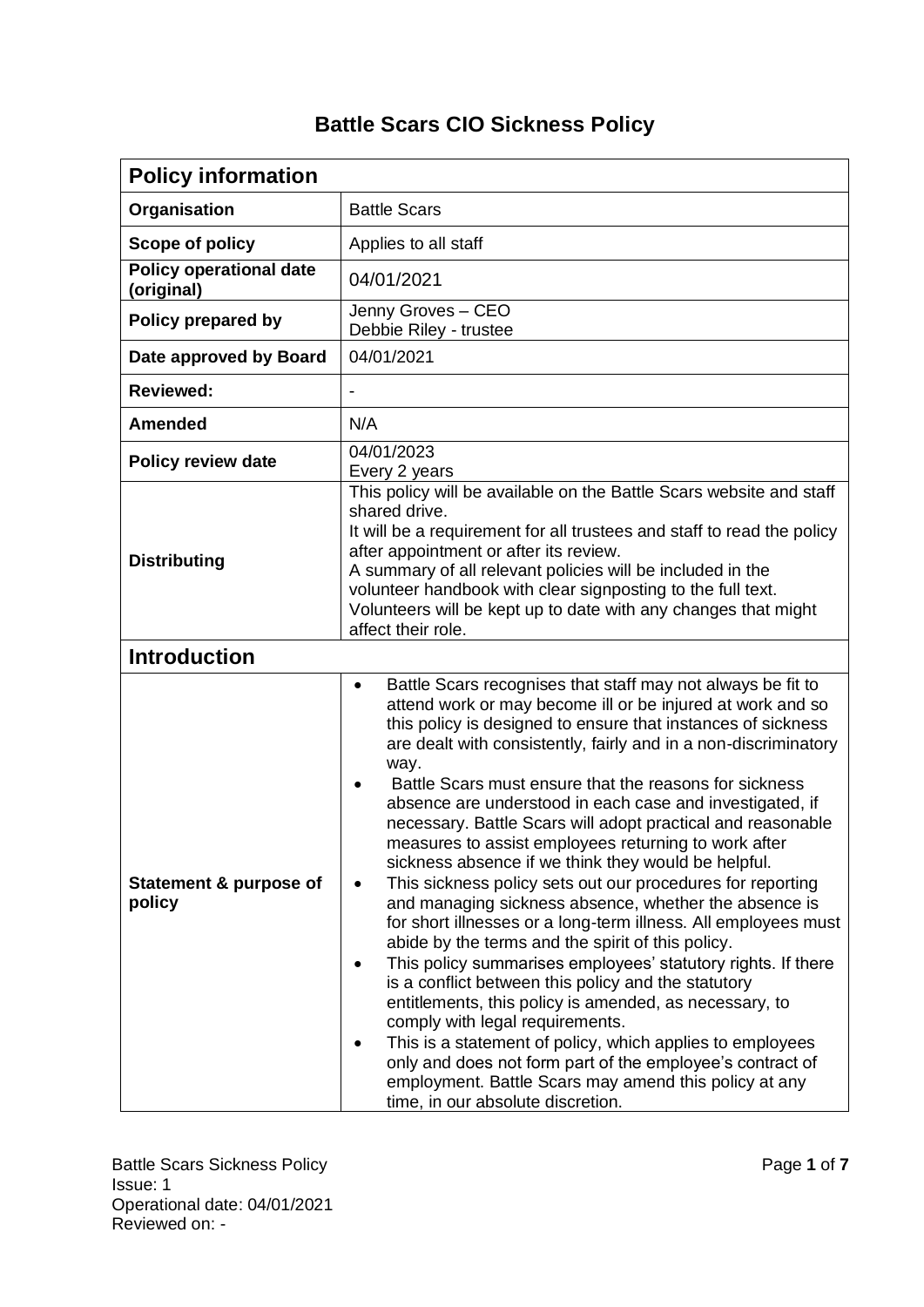| <b>Personal data</b>                 | We process personal data when managing sickness<br>$\bullet$<br>absence and employees' right to sick pay in accordance<br>with our Data Protection policy. Data collected as part of<br>this procedure is held securely and accessed by and<br>disclosed to individuals only for the purposes of managing<br>sickness absence and administering sick pay. Inappropriate<br>access or disclosure of employee data constitutes a data<br>breach and should be reported in accordance with our Data<br>Protection policy immediately. It may also constitute a<br>disciplinary offence which will be dealt with under our<br>disciplinary procedure.                                                                                                                                                                                                                                                                                                                                                                                                                                                                                                                                                                                                                                                                                                                          |  |  |  |
|--------------------------------------|----------------------------------------------------------------------------------------------------------------------------------------------------------------------------------------------------------------------------------------------------------------------------------------------------------------------------------------------------------------------------------------------------------------------------------------------------------------------------------------------------------------------------------------------------------------------------------------------------------------------------------------------------------------------------------------------------------------------------------------------------------------------------------------------------------------------------------------------------------------------------------------------------------------------------------------------------------------------------------------------------------------------------------------------------------------------------------------------------------------------------------------------------------------------------------------------------------------------------------------------------------------------------------------------------------------------------------------------------------------------------|--|--|--|
| <b>Reporting</b>                     |                                                                                                                                                                                                                                                                                                                                                                                                                                                                                                                                                                                                                                                                                                                                                                                                                                                                                                                                                                                                                                                                                                                                                                                                                                                                                                                                                                            |  |  |  |
| <b>Disabilities</b>                  | The employee must inform their line manager (*) if any<br>$\bullet$<br>medical condition affects their ability to do their job or if they<br>are affected by a disability.<br>Battle scars will consider at each stage of our sickness<br>$\bullet$<br>procedure whether sickness absence is the result of a<br>disability and whether reasonable adjustments will assist<br>with a return to work.                                                                                                                                                                                                                                                                                                                                                                                                                                                                                                                                                                                                                                                                                                                                                                                                                                                                                                                                                                        |  |  |  |
| <b>Reporting sickness</b><br>absence | If the employee becomes ill or is injured at work, they<br>$\bullet$<br>should contact their line manager (*) and fill in the accident<br>book if appropriate. Depending on venue/location, the<br>accident book may be the venue's or the Battle Scars<br>accident book. The staff member is responsible for knowing<br>how to gain access to the accident book. If basic first aid is<br>required, the first aider must be contacted, otherwise the<br>employee should leave work to go home or to receive<br>medical treatment.<br>If the employee is ill or injured and cannot attend work, they<br>$\bullet$<br>should telephone, text or email their line manager (*) at the<br>earliest opportunity no later than 30 minutes before they<br>normally start work, unless an extreme emergency does not<br>allow for this. The line manager (*) must be told:<br>1. the nature of the illness or injury;<br>2. the expected length of the absence from work; and<br>3. urgent work that requires attention.<br>Managers should record all sickness absence they are<br>notified of and arrange for any urgent work to be covered<br>until the relevant employee's return. In the case of the CEO,<br>the chair of the board of trustees will need to arrange for<br>any urgent work to be taken up by the trustees or, if<br>appropriate, distributed to other staff. |  |  |  |
| <b>Certification</b>                 | If the absence extends beyond 7 days, the employee will obtain<br>and provide us with a fit for work note from their doctor<br>corroborating such illness or injury.                                                                                                                                                                                                                                                                                                                                                                                                                                                                                                                                                                                                                                                                                                                                                                                                                                                                                                                                                                                                                                                                                                                                                                                                       |  |  |  |

or in the case of the CEO, the chair of the board of trustees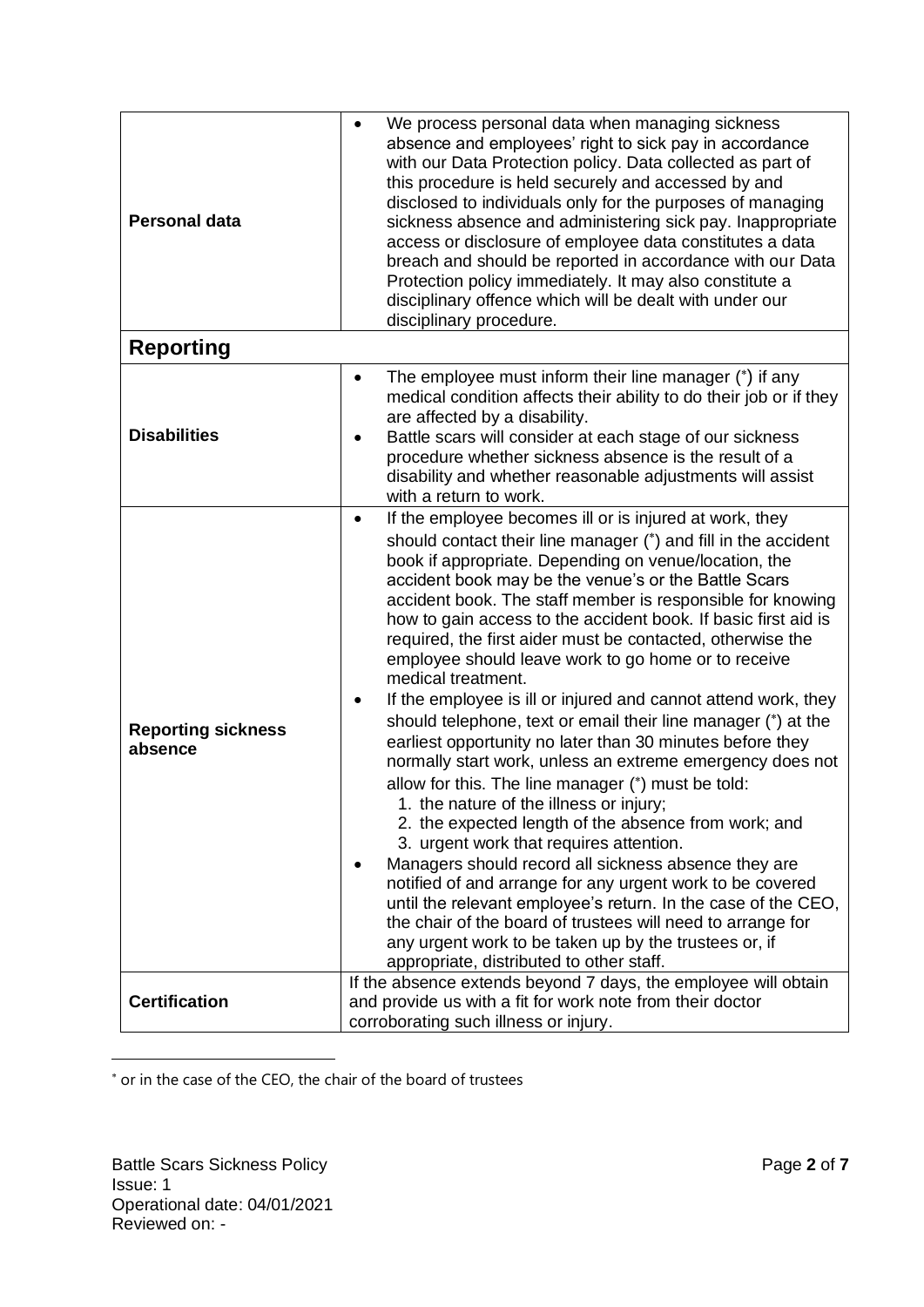| <b>Sick Pay</b>                                      |                                                                                                                                                                                                                                                                                                                                                                                                                                                                                                                                                                                                                                             |  |  |  |  |
|------------------------------------------------------|---------------------------------------------------------------------------------------------------------------------------------------------------------------------------------------------------------------------------------------------------------------------------------------------------------------------------------------------------------------------------------------------------------------------------------------------------------------------------------------------------------------------------------------------------------------------------------------------------------------------------------------------|--|--|--|--|
| <b>Statutory Sick Pay (SSP)</b>                      | The employee may qualify for Statutory Sick Pay (SSP) at the<br>rate set by the government, if they satisfy the statutory<br>requirements and have provided us with medical certificates.<br>Qualifying days for SSP are Monday to Friday, or as stated in<br>the employee's Employment Contract. No payment is made for<br>the first three consecutive days of sickness absence, but from<br>the fourth day SSP may be payable for up to 28 weeks. Part-<br>time employees are paid pro-rata. If the employee does not<br>qualify or their SSP entitlement is coming to an end, we will give<br>the employee a form SSP1 telling them why. |  |  |  |  |
| <b>Contractual sick pay</b>                          | We provide contractual sick pay over and above any SSP to<br>which the employee may be entitled. Contractual sick pay<br>entitlement is stated in the employee's Employment Contract.                                                                                                                                                                                                                                                                                                                                                                                                                                                       |  |  |  |  |
| <b>Disciplinary procedures</b><br>and sick pay       | Should the employee be subject to disciplinary procedures and<br>subsequently go off sick, no payments over and above SSP will<br>be made.                                                                                                                                                                                                                                                                                                                                                                                                                                                                                                  |  |  |  |  |
| Repaying sick pay                                    | If the employee's absence due to sickness or injury is caused by<br>the actionable negligence of a third party in respect of which<br>damages are recoverable, then all payments made to the<br>employee will, to the extent that compensation is recoverable<br>from that third party, constitute loans by Battle Scars to the<br>employee and will be repaid to Battle Scars where, and to the<br>extent that, the employee recovers compensation for loss of<br>earnings from that third party by action or otherwise.                                                                                                                   |  |  |  |  |
| <b>Pension contributions</b>                         | Any employer and employee pension contributions will continue<br>subject to the relevant scheme rules during any period of<br>company sick pay or SSP.                                                                                                                                                                                                                                                                                                                                                                                                                                                                                      |  |  |  |  |
|                                                      | Returning to work after sickness absence                                                                                                                                                                                                                                                                                                                                                                                                                                                                                                                                                                                                    |  |  |  |  |
| <b>Meeting with employee</b><br>about return to work | When the employee has been absent with illness, the line<br>manager or, in the case of the CEO, one of the (unrelated)<br>trustees, may hold a return-to-work interview with the employee<br>(Appendix proforma could be used). The reason for the meeting<br>is to check that the employee is fit enough to return to work and<br>consider whether there are any steps that could help to facilitate<br>this. It is also an opportunity to talk to the employee about any<br>issues regarding their absence record.                                                                                                                        |  |  |  |  |
| <b>Medical certification</b>                         | A fit note from the employee's doctor with recommendations may<br>be provided following a long-term sickness absence if a phased<br>return, altered hours, altered duties or workplace adaptations,<br>would make the employee's return to work easier. Such<br>recommendations will be applied whenever possible. The<br>following process will also be followed.                                                                                                                                                                                                                                                                          |  |  |  |  |
| Sick absence for more<br>than five days              | We may need to meet with the employee to discuss their<br>absence, the medical information or other related issues.<br>We will give reasonable notice of the meeting and location.<br>Where the employee is unable to attend the meeting, at the<br>time specified, it is very important that they let us know as<br>soon as possible. We will then seek to arrange another time<br>where they are able to attend.                                                                                                                                                                                                                          |  |  |  |  |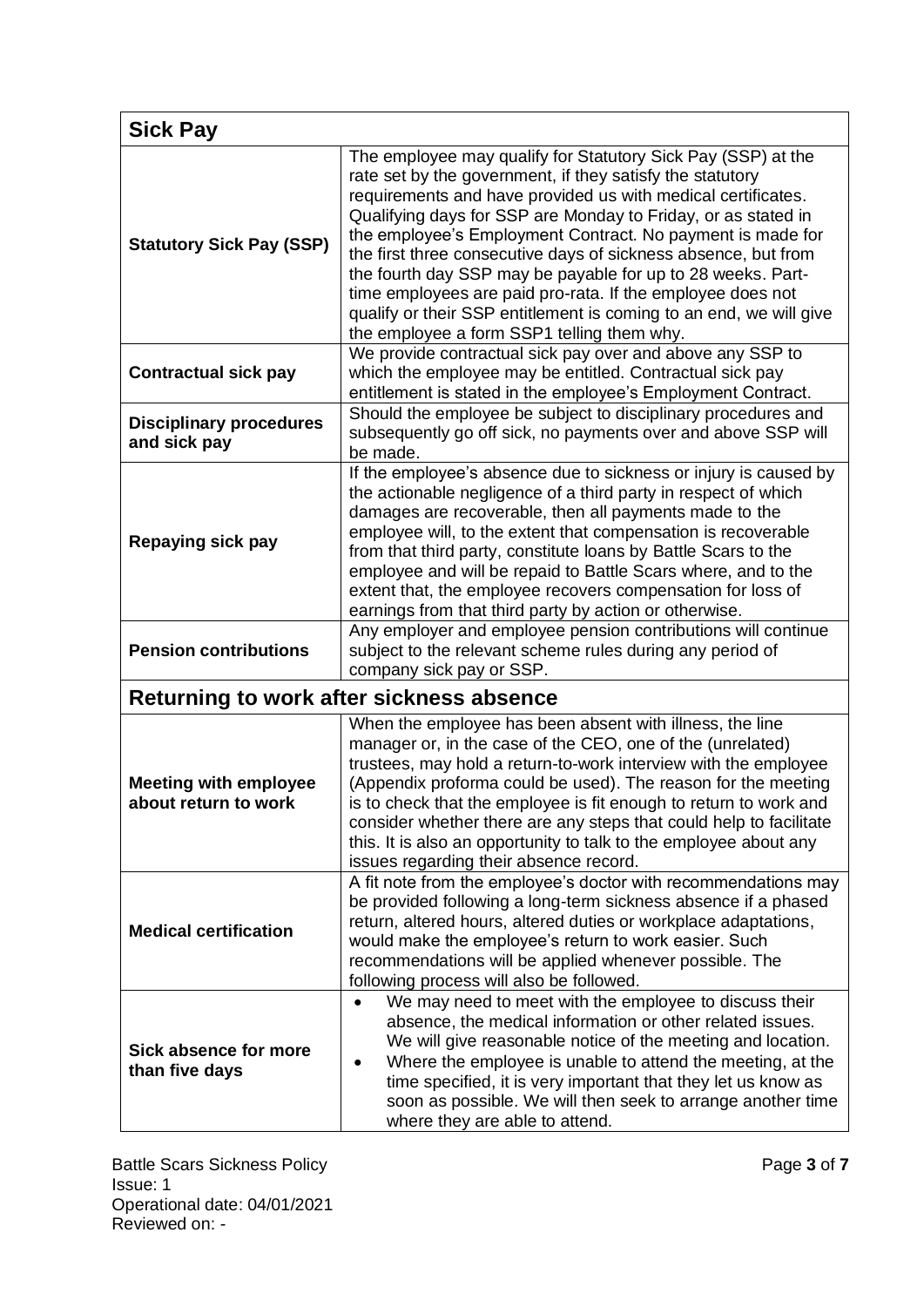|                                                            | Where it is relevant, we will consider whether reasonable<br>$\bullet$<br>adjustments may need to be made to the sickness absence<br>procedure, or to the employee's role or working<br>arrangements.                                                                                                                                                                                                                                                                                                                                                                                                                                                                                                                                                                                                                                                                                                                                                                                                                                                                                                                                                                                                                                                                                                                                                                                                                                                                                                                                                                                                                 |  |  |  |  |  |  |
|------------------------------------------------------------|-----------------------------------------------------------------------------------------------------------------------------------------------------------------------------------------------------------------------------------------------------------------------------------------------------------------------------------------------------------------------------------------------------------------------------------------------------------------------------------------------------------------------------------------------------------------------------------------------------------------------------------------------------------------------------------------------------------------------------------------------------------------------------------------------------------------------------------------------------------------------------------------------------------------------------------------------------------------------------------------------------------------------------------------------------------------------------------------------------------------------------------------------------------------------------------------------------------------------------------------------------------------------------------------------------------------------------------------------------------------------------------------------------------------------------------------------------------------------------------------------------------------------------------------------------------------------------------------------------------------------|--|--|--|--|--|--|
| Long-term sickness absence or frequent short-term absences |                                                                                                                                                                                                                                                                                                                                                                                                                                                                                                                                                                                                                                                                                                                                                                                                                                                                                                                                                                                                                                                                                                                                                                                                                                                                                                                                                                                                                                                                                                                                                                                                                       |  |  |  |  |  |  |
| What we need to<br>understand                              | It is important for us to understand the reasons for the absence.<br>We want to know whether there are things we can do to help the<br>employee improve their attendance and health. In some<br>circumstances we may need to get medical information about<br>the employee's illness before deciding on a course of action.                                                                                                                                                                                                                                                                                                                                                                                                                                                                                                                                                                                                                                                                                                                                                                                                                                                                                                                                                                                                                                                                                                                                                                                                                                                                                           |  |  |  |  |  |  |
| <b>First sickness absence</b><br>meeting                   | Appendix proforma must be used.<br>$\bullet$<br>This meeting will be to discuss with the employee the<br>$\bullet$<br>reasons for their absence, the likely next steps and<br>prognosis if:<br>the employee has been absent due to illness on a<br>$\circ$<br>number of occasions,<br>the contents of a return-to-work interview need further<br>$\circ$<br>discussion, and/or<br>the employee has been absent for more than ten<br>$\circ$<br>consecutive days.<br>The employee will be given at least 2 days' notice of why<br>٠<br>the meeting is being called, as well as the date, time and<br>place of this meeting. This notice will give reasonable<br>opportunity to consider what will be discussed before the<br>meeting takes place.<br>The employee may bring a companion with them. The<br>٠<br>employee must supply Battle Scars with the details of their<br>companion at least 24 hours before the start of the meeting.<br>A companion may make representations, ask questions and<br>sum up the employee's position but they will not be allowed<br>to answer questions on the employee's behalf. The<br>employee may discuss relevant matters privately with their<br>companion at any time during a meeting.<br>We will also want to discuss whether there are any steps<br>that the employee and Battle Scars could take to improve<br>the employee's health.<br>Where the sickness absence is of a long-term nature, it may<br>be appropriate to agree a return-to-work programme.<br>For regular, short-term absence concerns, Battle Scars may<br>set the employee targets for improvements. |  |  |  |  |  |  |
| <b>Further processes</b>                                   |                                                                                                                                                                                                                                                                                                                                                                                                                                                                                                                                                                                                                                                                                                                                                                                                                                                                                                                                                                                                                                                                                                                                                                                                                                                                                                                                                                                                                                                                                                                                                                                                                       |  |  |  |  |  |  |
| If the sickness absence<br>situation does not<br>improve   | We will monitor the employee's progress following the first<br>$\bullet$<br>sickness absence meeting. Where they have not been able<br>to return to work from longer term sickness or if they are<br>unable to meet any targets set for short-term absences, we<br>will invite them to another meeting.<br>The point of the second meeting is to assess whether the<br>absence situation is likely to improve. Where it is<br>appropriate, we will consider reasonable short-term                                                                                                                                                                                                                                                                                                                                                                                                                                                                                                                                                                                                                                                                                                                                                                                                                                                                                                                                                                                                                                                                                                                                     |  |  |  |  |  |  |

Battle Scars Sickness Policy **Page 4** of **7 Page 4** of **7** Issue: 1 Operational date: 04/01/2021 Reviewed on: -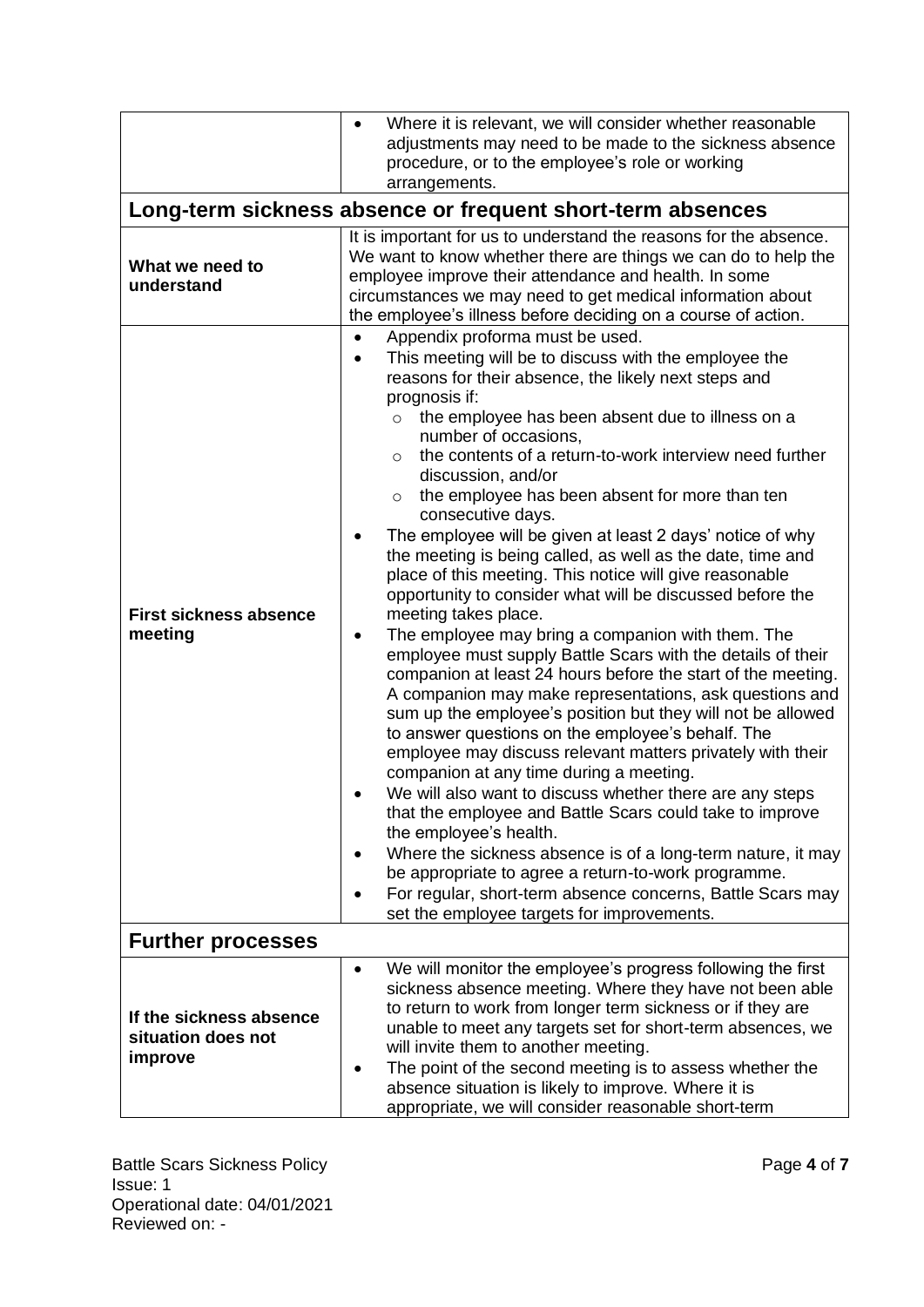|                                                         | adjustments and/or reasonable changes to the employee's                                                                                                                                                                                                                                                                                                                                                                                                                                                                                                                                                                                                                                                                                                                                                                                                                                                                                                                                                                      |  |  |  |  |
|---------------------------------------------------------|------------------------------------------------------------------------------------------------------------------------------------------------------------------------------------------------------------------------------------------------------------------------------------------------------------------------------------------------------------------------------------------------------------------------------------------------------------------------------------------------------------------------------------------------------------------------------------------------------------------------------------------------------------------------------------------------------------------------------------------------------------------------------------------------------------------------------------------------------------------------------------------------------------------------------------------------------------------------------------------------------------------------------|--|--|--|--|
|                                                         | contract and/or job description.<br>Where we believe that it is unlikely that the employee will<br>$\bullet$<br>return to work from long-term absence or where they have<br>not been able to meet the targets for improving short-term<br>absences, the Battle Scars Capability Policy will be<br>followed. Failing improvement, they may be given a written<br>warning that they are at risk of dismissal. Where the<br>circumstances require, we will agree a further review period<br>and a meeting to follow.                                                                                                                                                                                                                                                                                                                                                                                                                                                                                                            |  |  |  |  |
| <b>Final sickness absence</b><br>meeting                | Where there is no improvement in reaching any targets set<br>$\bullet$<br>for reduction of short-term absences or the employee has<br>been unable to return to work from long-term sickness, we<br>will invite the employee to another meeting.<br>This meeting will include an assessment of whether or not<br>$\bullet$<br>to terminate the employee's contract of employment.<br>We will consider any points that the employee wants to<br>$\bullet$<br>raise in relation to their sickness absence and the likely<br>prognosis.<br>The employee may bring a companion with them. The<br>$\bullet$<br>employee must supply Battle Scars with the details of their<br>companion at least 24 hours before the start of the meeting.<br>A companion may make representations, ask questions and<br>sum up the employee's position but they will not be allowed<br>to answer questions on the employee's behalf. The<br>employee may discuss relevant matters privately with their<br>companion at any time during a meeting. |  |  |  |  |
| Absence due to self-<br>harm                            | For absence due to self-harm injury and illness (including<br>emergency surgery, overdosing, self-poisoning and due to eating<br>disorders) the same processes as described in this policy will be<br>followed.                                                                                                                                                                                                                                                                                                                                                                                                                                                                                                                                                                                                                                                                                                                                                                                                              |  |  |  |  |
| <b>Appeal against</b><br>decisions under this<br>policy | Where the employee wants to appeal against decisions<br>$\bullet$<br>taken under this procedure, they must set out their appeal<br>grounds in writing. They will be required to submit their<br>appeal within 10 working days of the date on which the<br>decision they are challenging was sent to them.<br>We will seek to hold an appeal meeting within four weeks of<br>٠<br>receiving the employee's appeal.<br>We will seek to deal with the employee's appeal fairly and<br>$\bullet$<br>reasonably. The decision will be provided to them in writing,<br>usually within two weeks of the appeal hearing.<br>The employee will have no further right of appeal under this<br>$\bullet$<br>policy.<br>Where the employee lodges an appeal against dismissal,<br>$\bullet$<br>the date of dismissal does not change. If their appeal is<br>successful, the dismissal will be revoked and they will<br>receive any relevant back pay and their continuity of service<br>is restored.                                     |  |  |  |  |
| <b>Policy review</b>                                    |                                                                                                                                                                                                                                                                                                                                                                                                                                                                                                                                                                                                                                                                                                                                                                                                                                                                                                                                                                                                                              |  |  |  |  |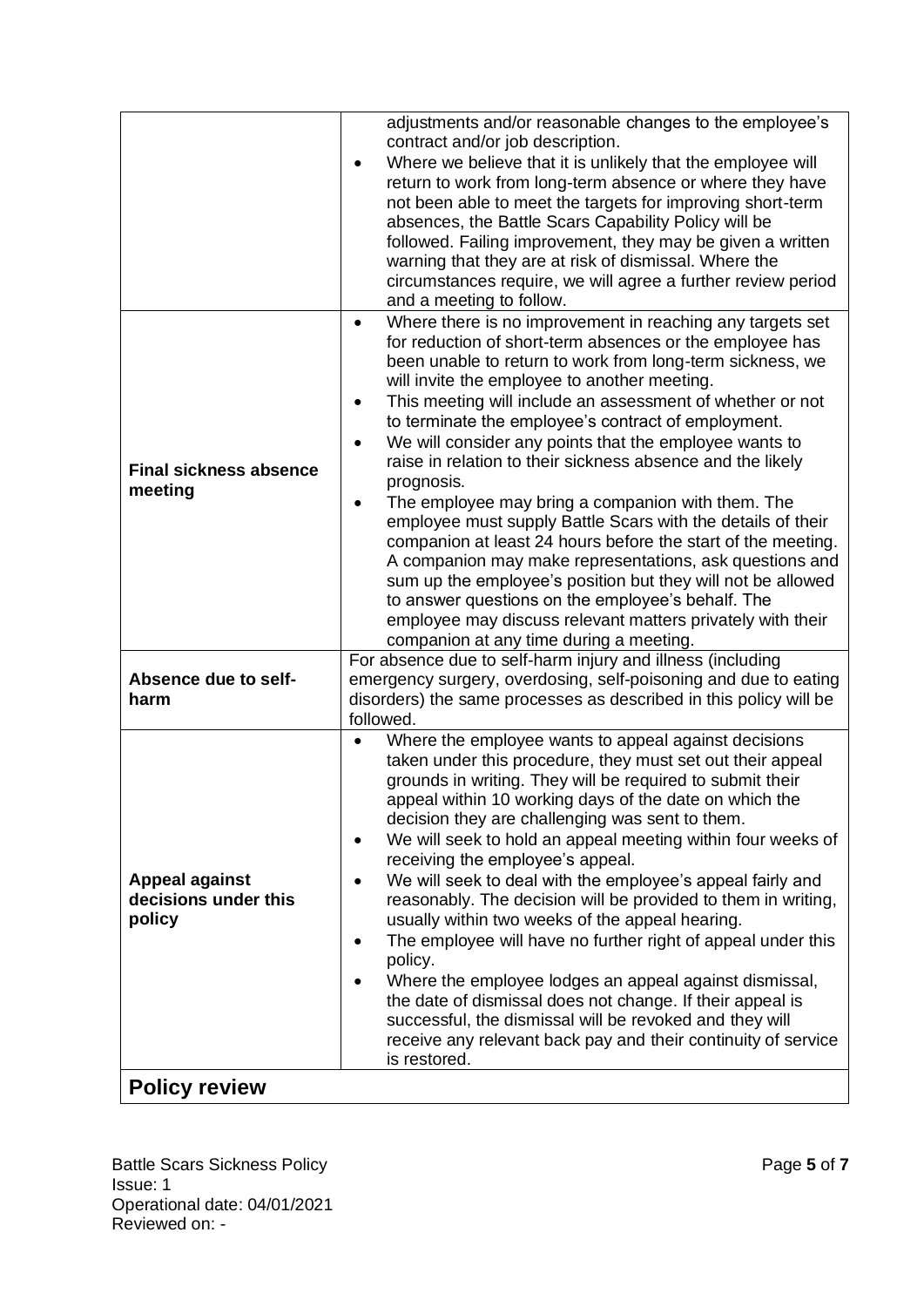| <b>Responsibility</b> | It is the responsibility of the CEO to review this policy unless the<br>task has been delegated to an appropriate volunteer or<br>employee before the policy review date. |
|-----------------------|---------------------------------------------------------------------------------------------------------------------------------------------------------------------------|
| <b>Procedure</b>      | All volunteers and employees can have input in this policy's<br>review via their supervision.                                                                             |
| <b>Timing</b>         | The review must be completed within a month of the review<br>date.                                                                                                        |